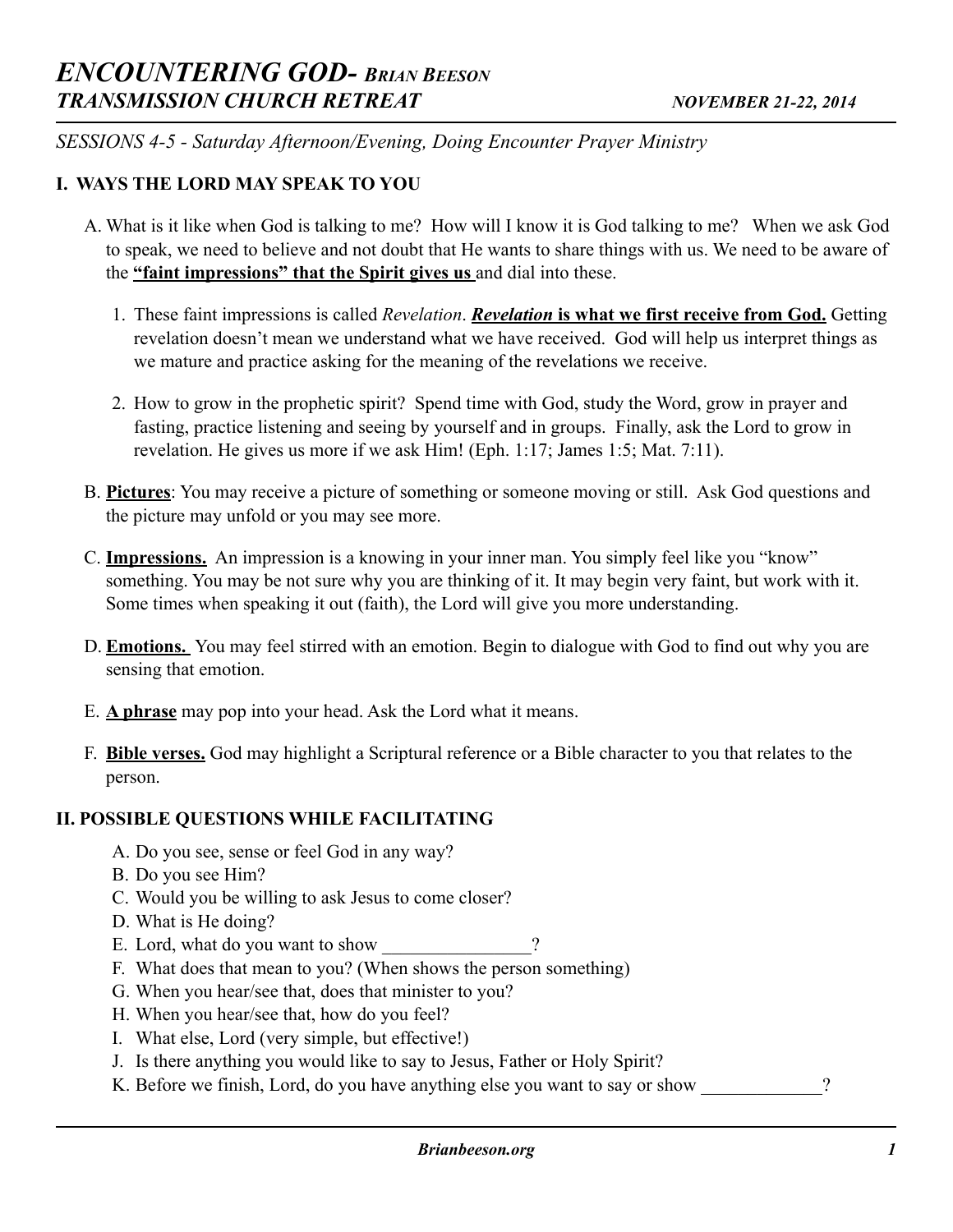## **III. WHY WE SHOULD DESIRE TO GROW IN THE ENCOUNTER MINISTRY - IT IS THE MINISTRY OF JESUS**

- A. The ministry of healing like Jesus demonstrated. We each have been called to to minister healing to others., to *Heal the brokenhearted***,** *proclaim liberty to the captives***,** *opening of the prison to those who are bound and … to comfort those who mourn (Isaiah 61:1-3; Luke 4:18-19)*. The "good news" (gospel) will do this through us if we give the Lord priority in our lives.
- B. The ministry of preparing a way for God by removing things in the way! Encounter ministry oftentimes reveals the stumbling blocks in the way of the Lord. *Prepare the way, take the stumbling block out of the way of My people. (Isaiah 57:14)*
- C. The ministry of loosing things that bind us to the kingdom of darkness: undoing heavy emotional burdens or oppressive thoughts keeping us from enjoying our freedom in Christ. *Is this not the fast that I have chosen: to loose the bonds of wickedness, to undo the heavy burdens, to let the oppressed go free, and that you break every yoke? (Isaiah 58:6)*
- **IV. OBSTACLES YOU MAY ENCOUNTER—BRIEF EXPLANATIONS.** *The list below is for more advanced prayer ministry, but it is necessary to mention here because these issues may arise in a simple encounter. Each of these issues are the bonds, yokes, stumbling blocks and prisons mentioned above in Isaiah 57, 58, 61 that Jesus has already paid to destroy!* 
	- A. **Walls and strongholds.** They can be as simple as barriers or as complex as fortress of ungodly thought against the knowledge of God (2 Cor. 10:4-5).
	- B. **Root lie.** The deepest lie that holds all the other lies in place. Finding the *root lie* allows for the more superficial lies to be addressed. Many times this is hard to find; other times, just by asking, "What is the root lie" or "when did this happen?" the truth can be uncovered (2 Cor. 10:4-5). For example, "I am worthless"; "I am bad"; "God abandoned me" could be root lies that are underneath a problem.
	- C. **Ungodly cultural or family mindsets and practices.** We inherit many things from the system of the world that is contrary to the culture of heaven and needs to be broken and come under submission to the authority of Jesus (1 Cor. 6:9-11; Col. 2:8, 20-23; Gal 4:8-10; 2 Cor. 5:17; Eph. 2:1-3). Some common examples, *I am not successful unless my dad thinks I am; I am not successful unless I make a lot of money; I am not valuable unless I am married*.
	- D. **Vows** taken. In order to avoid pain, lack of love, insecurity, etc… you make an *ungodly agreement* in order to prevent it from happening again. Many times this happens when you are a child and defenseless. The *vow* may protect you, but it also keeps God and others out! It needs to be broken in order to receive more of God's love. God always has something better to give to us or to exchange with us if we give him our own, sinful ways of being our own god and protector. Ask Him what He will give you if you break your *ungodly vow* (Mt. 18:6; 2 Cor. 10:4-5). Example, *I will never trust again!*